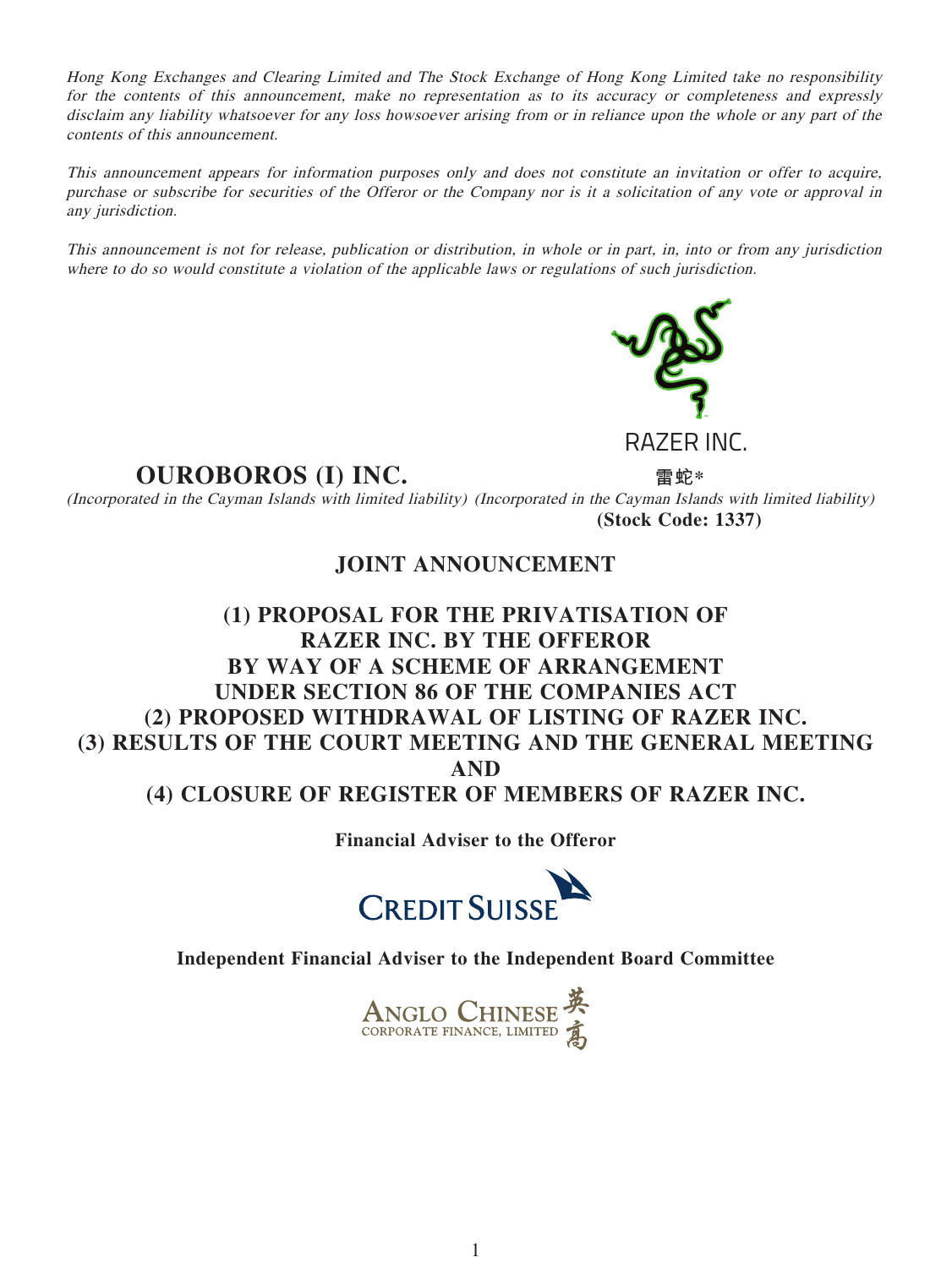### **RESULTS OF THE COURT MEETING AND THE GENERAL MEETING**

On Tuesday, 26 April 2022:

- 1. the resolution to approve the Scheme was approved by the Scheme Shareholders at the Court Meeting; and
- 2. (i) the special resolution to approve and give effect to the reduction of the issued share capital of the Company on the Effective Date by cancelling the Scheme Shares and (ii) the ordinary resolution to issue to the Offeror such number of new Shares as is equal to the number of Scheme Shares cancelled (minus one) and apply the reserve created as a result of the aforesaid cancellation of Scheme Shares to pay up in full at par such new Shares were approved by the Shareholders at the General Meeting.

### **CLOSURE OF REGISTER OF MEMBERS**

For the purpose of determining the entitlements of the Scheme Shareholders under the Scheme, the register of members of the Company will be closed from Wednesday, 4 May 2022 (or such other date as Scheme Shareholders may be notified by an announcement) onwards. During such period, no transfer of the Shares will be effected.

#### **INTRODUCTION**

Reference is made to the scheme document dated 30 March 2022 jointly issued by the Company and the Offeror in relation to, among other things, the Proposal, the Scheme and the RSU Proposal (the "**Scheme Document**"). Unless otherwise defined, capitalised terms used herein shall have the same meanings as those defined in the Scheme Document.

#### **RESULTS OF THE COURT MEETING**

The Court Meeting was held on Tuesday, 26 April 2022 at Razer SEA HQ, 1 one-north Crescent #02-01, Singapore 138538.

For the purposes of section 86 of the Companies Act, the approval (by way of poll) required to be obtained at the Court Meeting in respect of the Scheme was a majority in number of the Scheme Shareholders entitled to vote at the Court Meeting, representing not less than 75% in value of the Scheme Shares held by the Scheme Shareholders entitled to vote at the Court Meeting, present and voting either in person or by proxy at the Court Meeting.

For the purposes of Rule 2.10 of the Takeovers Code, the approvals required to be obtained at the Court Meeting in respect of the Scheme were as follows:

- (i) the approval of the Scheme (by way of poll) by not less than 75% of the votes attaching to the Disinterested Shares cast by the Disinterested Shareholders that are voted either in person or by proxy at the Court Meeting; and
- (ii) the number of votes cast (by way of poll) by the Disinterested Shareholders present and voting either in person or by proxy at the Court Meeting against the resolution to approve the Scheme being not more than 10% of the votes attaching to all of the Disinterested Shares.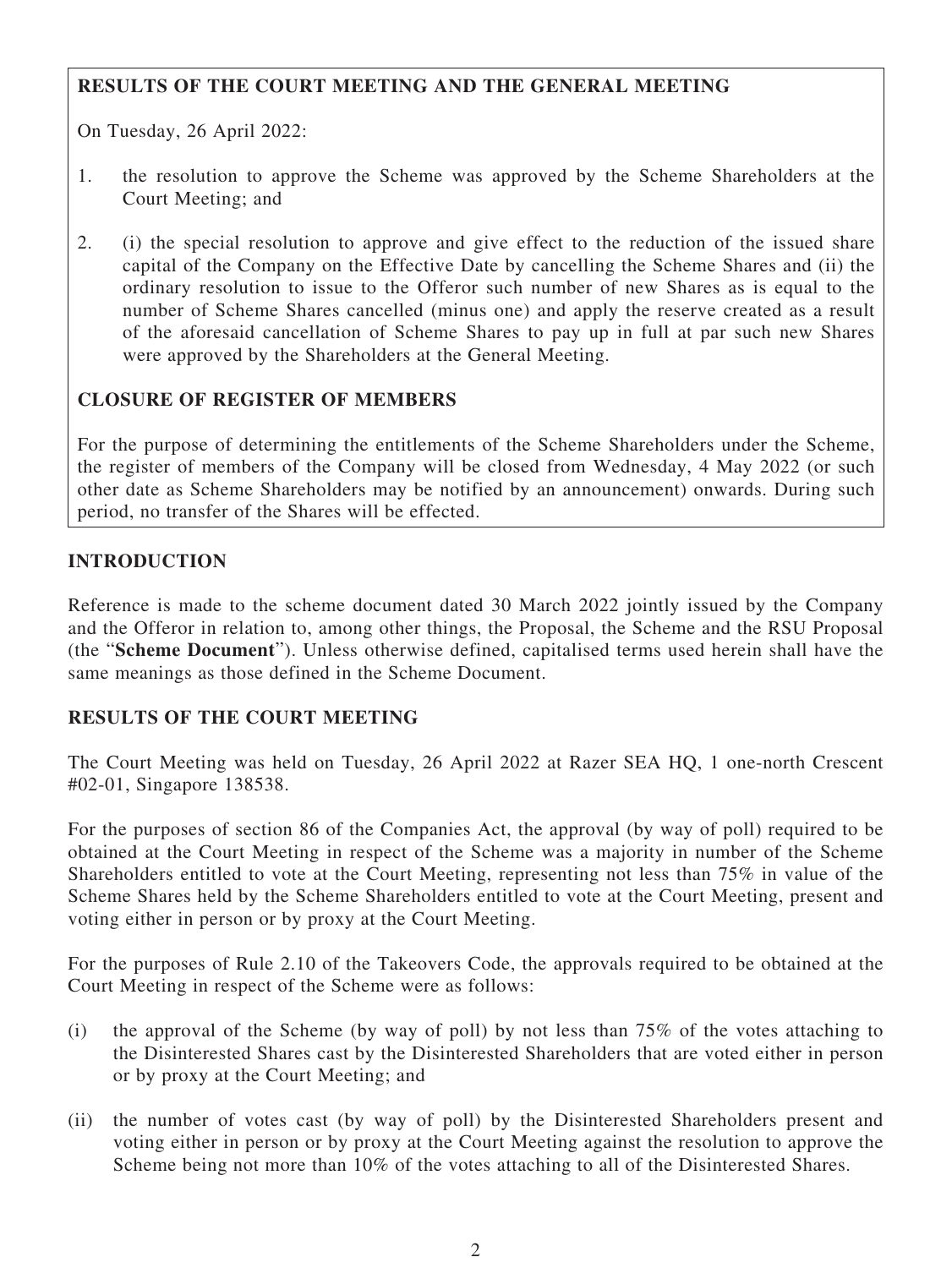The poll results in respect of the resolution to approve the Scheme at the Court Meeting were as follows:

|                                                                                                                                                                                                                                                                                                    | Votes cast in person or by proxy |                              |                              |
|----------------------------------------------------------------------------------------------------------------------------------------------------------------------------------------------------------------------------------------------------------------------------------------------------|----------------------------------|------------------------------|------------------------------|
|                                                                                                                                                                                                                                                                                                    | <b>Total</b><br>number           | In favour of<br>the Scheme   | <b>Against</b><br>the Scheme |
| Number of Scheme Shares voted by the Scheme<br>Shareholders in person or by proxy (approximate)<br>percentage represented)                                                                                                                                                                         | 2,277,175,618<br>$(100\%)$       | 2,157,474,526<br>$(94.74\%)$ | 119,701,092<br>$(5.26\%)$    |
| Number of Scheme Shareholders who attended and<br>voted in person or by proxy                                                                                                                                                                                                                      | 481                              | 465                          | 16                           |
| Number of Disinterested Shares voted by the<br>Disinterested Shareholders in person or by proxy<br>(approximate percentage represented)                                                                                                                                                            | 2,277,175,618<br>$(100\%)$       | 2,157,474,526<br>$(94.74\%)$ | 119,701,092<br>$(5.26\%)$    |
| Approximate percentage of: (i) 119,701,092 Disinterested Shares over (ii) 3,746,359,783<br>Disinterested Shares, where (i) is the number of votes cast by the Disinterested<br>Shareholders against the Scheme, and (ii) is the number of votes attaching to all the<br>Disinterested Shareholders |                                  |                              | $3.20\%$                     |

Note: The full text of the resolution is set out in the notice of Court Meeting, which is included in the Scheme Document despatched to the Shareholders.

#### Accordingly, as:

- (i) the resolution proposed at the Court Meeting to approve the Scheme was duly passed (by way of poll) by:
	- (a) a majority in number of the Scheme Shareholders entitled to vote at the Court Meeting, representing not less than 75% in value of the Scheme Shares held by the Scheme Shareholders entitled to vote at the Court Meeting, present and voting either in person or by proxy at the Court Meeting; and
	- (b) not less than 75% of the votes attaching to the Disinterested Shares cast by the Disinterested Shareholders that are voted either in person or by proxy at the Court Meeting; and
- (ii) the number of votes cast (by way of poll) by the Disinterested Shareholders present and voting either in person or by proxy at the Court Meeting against the resolution to approve the Scheme being not more than 10% of the votes attaching to all of the Disinterested Shares,

both section 86 of the Companies Act and Rule 2.10 of the Takeovers Code have been complied with.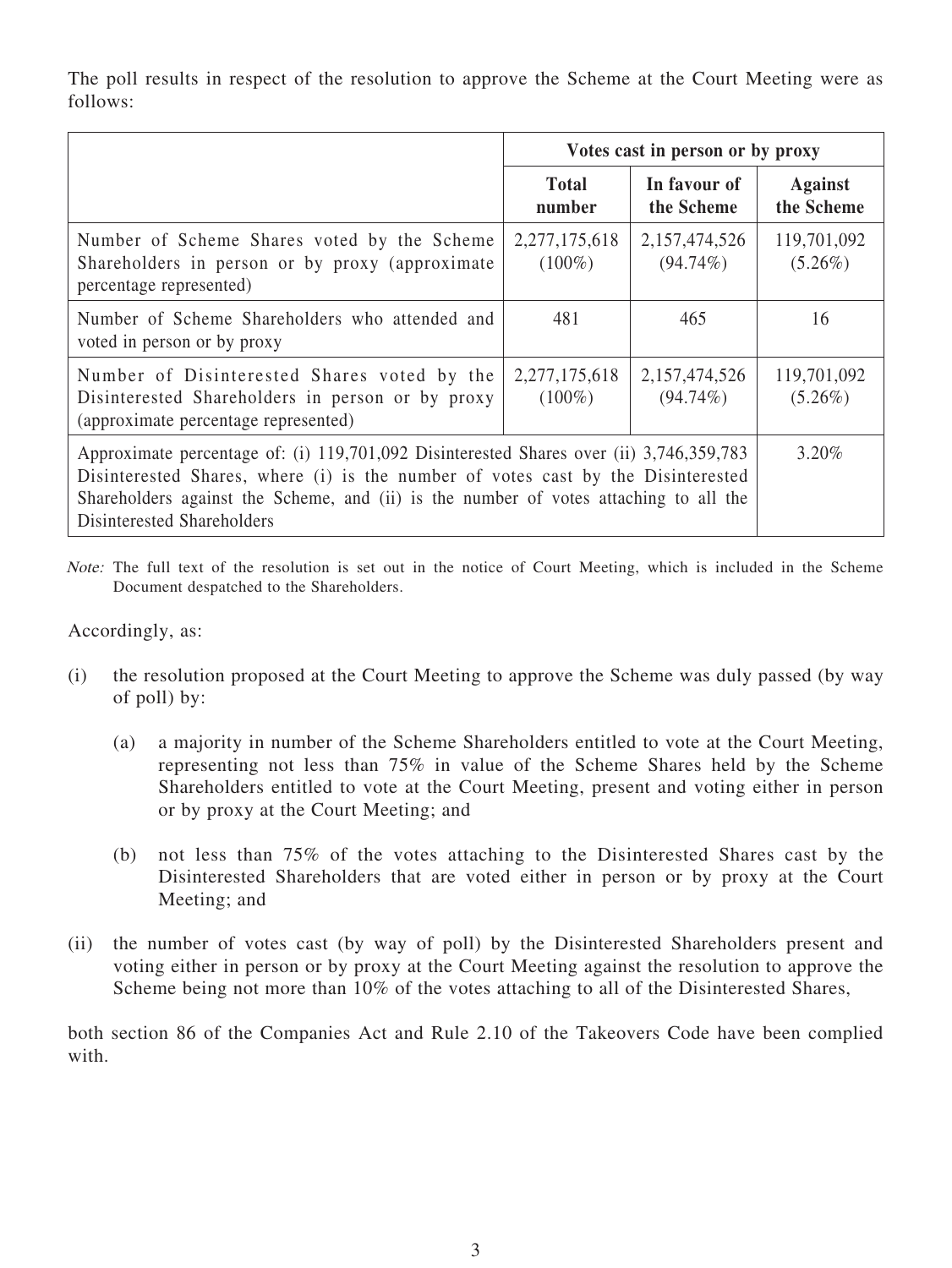As at the date of the Court Meeting:

- (1) the total number of Shares in issue was 8,826,228,347 Shares;
- (2) the total number of Scheme Shares was 8,826,228,347 Shares, representing 100% of the issued Shares;
- (3) the total number of Shares entitled to be voted at the Court Meeting in respect of the Scheme for the purposes of section 86 of the Companies Act was 8,826,228,347 Shares, representing 100% of the issued Shares; and
- (4) the total number of Disinterested Shares held by Disinterested Shareholders entitled to vote at the Court Meeting in respect of the Scheme for the purposes of Rule 2.10 the Takeovers Code was 3,746,359,783 Shares, representing approximately 42.45% of the issued Shares.

As at the date of the Court Meeting, the Offeror and the Offeror Concert Parties held or beneficially owned 5,079,868,564 Shares, representing approximately 57.55% of the issued Shares. The Shares held or beneficially owned by the Offeror and the Offeror Concert Parties form part of the Scheme Shares but were not voted or taken into account for the purposes of Rule 2.10 of the Takeovers Code.

As at the date of the Court Meeting, the Founder Shareholders held or beneficially owned 5,040,535,762 Shares, representing approximately 57.11% of the issued Shares. The Shares held or beneficially owned by the Founder Shareholders form part of the Scheme Shares. However, the Founder Shareholders have provided undertakings to the Grand Court not to, and did not, vote at the Court Meeting.

Notwithstanding that Shares owned by connected exempt principal traders within the Credit Suisse Group were considered Disinterested Shares for the purposes of the Takeovers Code, such Shares were required not to be voted, and were not voted, at the Court Meeting in accordance with the requirements of Rule 35.4 of the Takeovers Code.

As at the date of the Court Meeting, the RSU Trustee held 45,234,290 Shares under the 2016 Equity Incentive Plan. All of the Shares held by the RSU Trustee on the Scheme Record Date (being the RSU Trustee Scheme Shares) will form part of the Scheme Shares and will be cancelled for nil consideration on the Effective Date.

For the avoidance of doubt, the RSU Trustee is not acting in concert with the Offeror and therefore the Shares held by the RSU Trustee are Disinterested Shares and are entitled to be voted at the Court Meeting. However, pursuant to the trust deeds and the rules of the 2016 Equity Incentive Plan, while the Shares are held by the RSU Trustee in the trust, whether or not beneficial interest in such Shares has vested in any RSU Holder, the RSU Trustee shall refrain from exercising any voting rights in respect of the Shares held by it. The RSU Trustee has also provided an undertaking to the Grand Court not to, and did not, exercise the voting rights attached to the Shares held by it at the Court Meeting.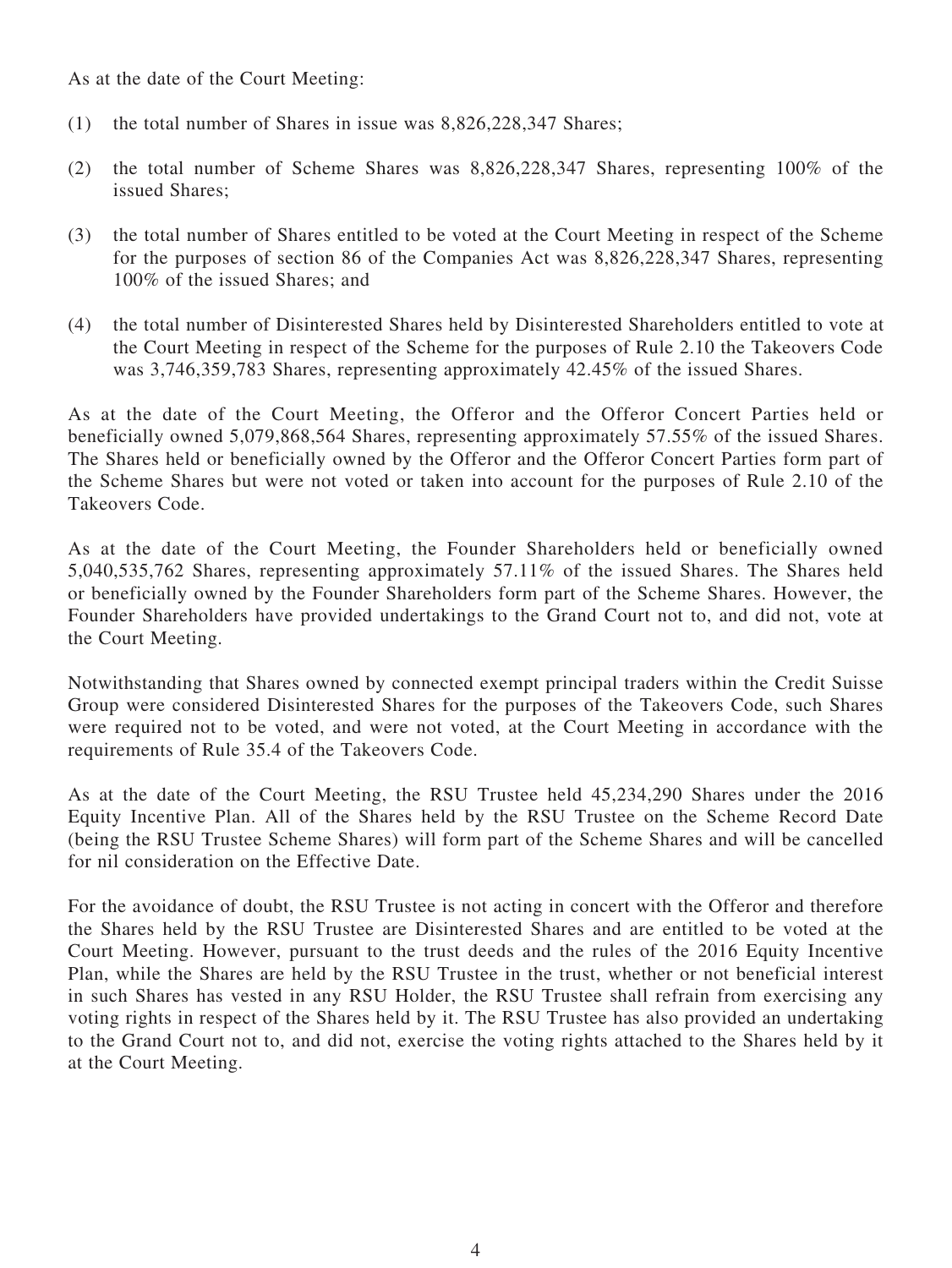Save as disclosed above, none of the Scheme Shareholders were required to abstain from voting at the Court Meeting in accordance with the Takeovers Code, there were no Shares entitling the holders thereof to attend where such holders were required to abstain from voting in favour of the Scheme pursuant to Rule 13.40 of the Listing Rules, and no Shareholder was required under the Listing Rules to abstain from voting in respect of the Scheme at the Court Meeting nor did any person state any intention in the Scheme Document to vote against or to abstain from voting in respect of the Scheme at the Court Meeting.

Each Scheme Shareholder was counted as one member of the Company for the purposes of calculating the majority in number of Scheme Shareholders under section 86 of the Companies Act at the Court Meeting.

In accordance with the order of the Grand Court, for the purposes of ascertaining whether or not the requirement that a majority in number of Scheme Shareholders present and voting at the Court Meeting approve the Scheme, HKSCC Nominees Limited was counted as one person or member of the Company. In accordance with the direction from the Grand Court, the vote of HKSCC Nominees Limited (as a Scheme Shareholder) was counted as one vote which was exercised for or against the Scheme according to the majority of voting instructions it receives.

The number of votes cast in favour of the Scheme and the number of voting instructions given to HKSCC Nominees Limited by CCASS Participants in favour of the Scheme, and the number of votes cast against the Scheme and the number of voting instructions given to HKSCC Nominees Limited by CCASS Participants against the Scheme will be disclosed to the Grand Court and may be taken into account by the Grand Court in deciding whether or not the Grand Court should exercise its discretion to sanction the Scheme. A total number of 34 Non-Investor Participants holding 2,057,164,623 Scheme Shares voted in favour of the resolution to approve the Scheme, and a total number of 26 Non-Investor Participants and 2 Investor Participants holding 119,674,092 Scheme Shares and 4,000 Scheme Shares respectively voted against the resolution to approve the Scheme at the Court Meeting. Accordingly, for the purpose of calculating the "majority in number", the vote of HKSCC Nominees Limited was counted in favour of the resolution to approve the Scheme.

Computershare Hong Kong Investor Services Limited, being the branch share registrar of the Company in Hong Kong, acted as the scrutineer for the vote-taking at the Court Meeting.

#### **RESULTS OF THE GENERAL MEETING**

The General Meeting was held on Tuesday, 26 April 2022 at Razer SEA HQ, 1 one-north Crescent #02-01, Singapore 138538.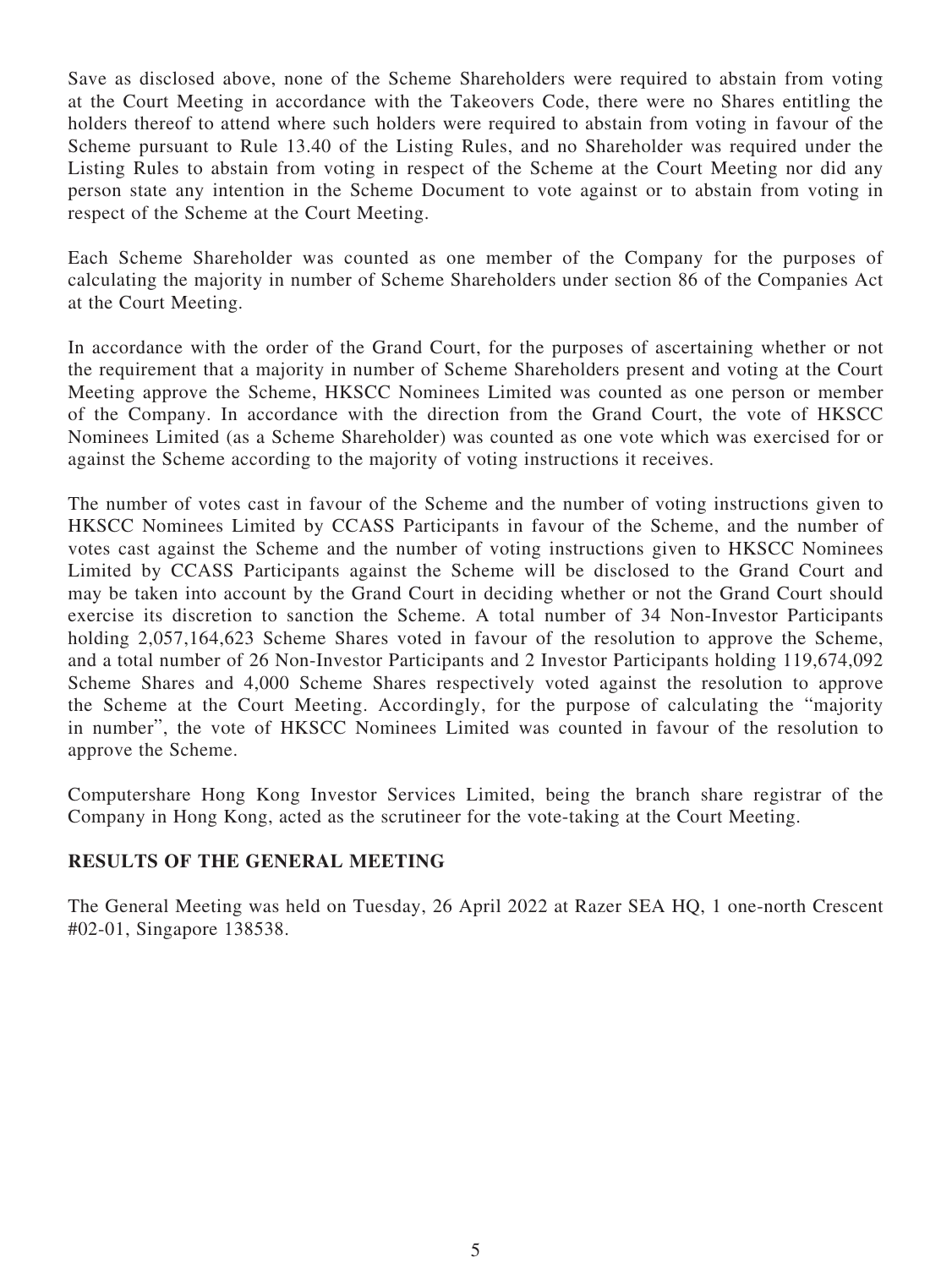The poll results in respect of the special resolution and ordinary resolution proposed at the General Meeting were as follows:

|                                                                                                                                                                                                                                                                   | Number of votes cast $(\% )$ |                           |  |  |
|-------------------------------------------------------------------------------------------------------------------------------------------------------------------------------------------------------------------------------------------------------------------|------------------------------|---------------------------|--|--|
|                                                                                                                                                                                                                                                                   | For                          | <b>Against</b>            |  |  |
| <b>Special resolution</b>                                                                                                                                                                                                                                         |                              |                           |  |  |
| To approve any reduction of the issued share capital of the<br>Company as a result of the cancellation of the Scheme Shares                                                                                                                                       | 7, 243, 218, 252<br>(98.37%) | 119,691,738<br>$(1.63\%)$ |  |  |
| <b>Ordinary resolution</b>                                                                                                                                                                                                                                        |                              |                           |  |  |
| To issue to the Offeror such number of new Shares as is equal to<br>the number of Scheme Shares cancelled (minus one) and apply<br>the reserve created as a result of the aforesaid cancellation of<br>the Scheme Shares to pay up in full at par such new Shares | 7,243,107,490<br>(98.37%)    | 119,712,146<br>$(1.63\%)$ |  |  |

Note: The full text of the resolutions is set out in the notice of the General Meeting, which is included in the Scheme Document despatched to the Scheme Shareholders.

Accordingly:

- (i) the special resolution proposed at the General Meeting to approve and give effect to any reduction of the issued share capital as a result of the cancellation of the Scheme Shares, as more particularly set out in the notice of the General Meeting, was duly passed by a majority of not less than three-fourths of the votes cast by the Shareholders present and voting in person or by proxy at the General Meeting; and
- (ii) the ordinary resolution to, amongst others, issue to the Offeror such number of new Shares as is equal to the number of Scheme Shares cancelled (minus one) and apply the reserve created as a result of the aforesaid cancellation of the Scheme Shares to pay up in full at par such new Shares, as more particularly set out in the notice of the General Meeting, was duly passed by a simple majority of the votes cast by the Shareholders, present and voting in person or by proxy at the General Meeting.

The total number of Shares entitling the holders to attend and vote on the special resolution above was 8,826,228,347 Shares.

Pursuant to the trust deeds and the rules of the 2016 Equity Incentive Plan, while the Shares are held by the RSU Trustee in the trust, whether or not beneficial interest in such Shares has vested in any RSU Holder, the RSU Trustee shall refrain from exercising any voting rights in respect of the Shares held by it. The RSU Trustee is required not to, and did not, exercise the voting rights attached to the Shares held by it at the General Meeting.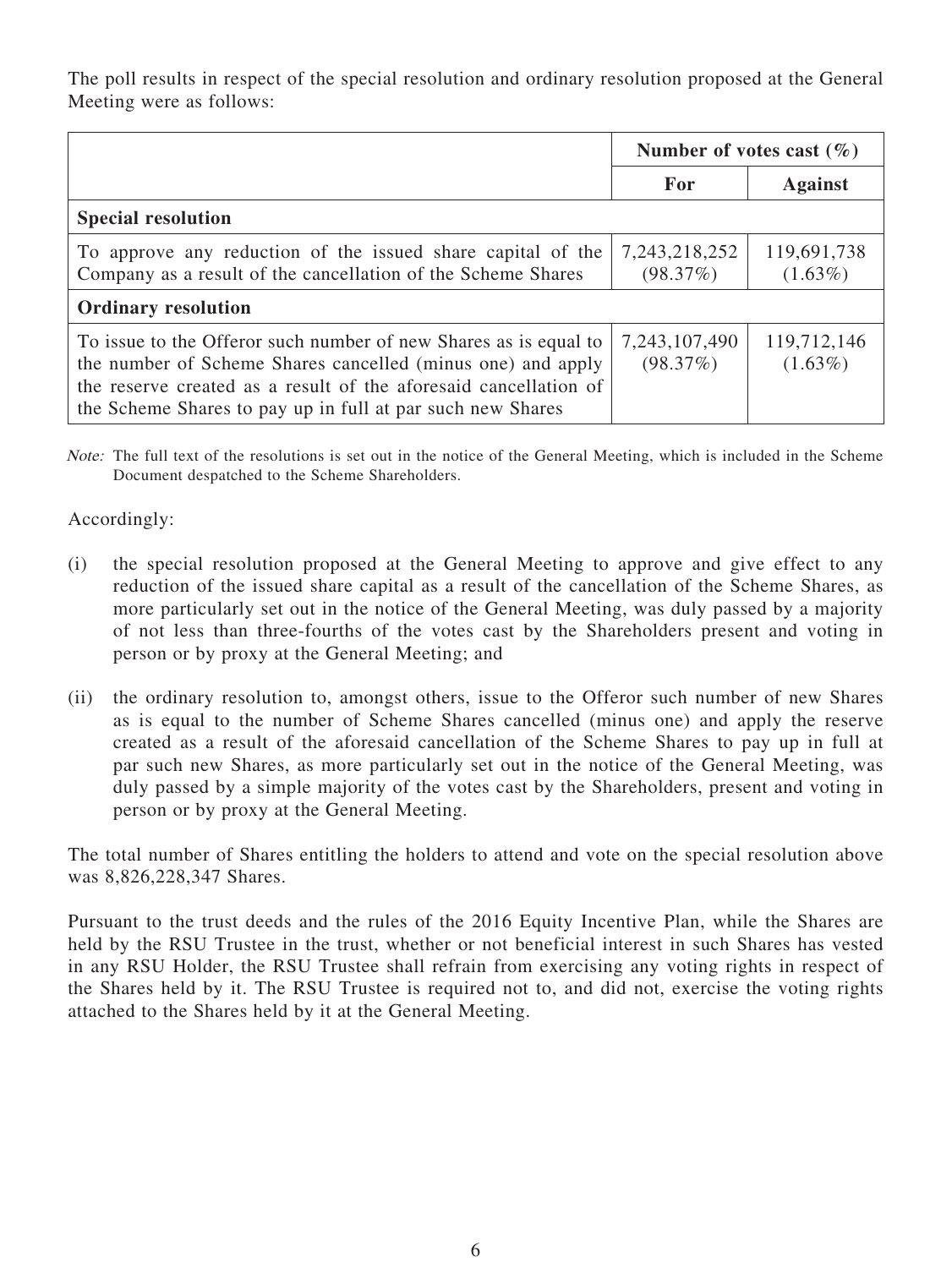Save as disclosed above, there were no Shares entitling the holders thereof to attend where such holders were required to abstain from voting in favour of the special resolution or the ordinary resolution at the General Meeting pursuant to Rule 13.40 of the Listing Rules, and no Shareholder was required under the Listing Rules to abstain from voting on the special resolution or the ordinary resolutions at the General Meeting nor did any person state any intention in the Scheme Document to vote against or to abstain from voting on the special resolution or the ordinary resolutions at the General Meeting.

Computershare Hong Kong Investor Services Limited, being the branch share registrar of the Company in Hong Kong, acted as the scrutineer for the vote-taking at the General Meeting.

### **CURRENT STATUS OF THE CONDITIONS OF THE PROPOSAL**

As at the date of this announcement, the Proposal remains, and the Scheme will become effective and binding on the Company and all Scheme Shareholders, subject to the fulfilment or waiver (as applicable) of the Conditions (other than Conditions (a), (b) and (c) which have been satisfied) as set out in the section headed "Conditions of the Proposal" in the Explanatory Memorandum on pages 118 to 121 of the Scheme Document.

Subject to such Conditions being fulfilled or waived (as applicable), the Scheme and the RSU Proposal are expected to become effective on Wednesday, 11 May 2022 (Cayman Islands time).

## **PROPOSED WITHDRAWAL OF THE LISTING OF THE SHARES**

Subject to the Proposal becoming unconditional and the Scheme becoming effective, the withdrawal of the listing of the Shares on the Stock Exchange is expected to take place with effect from 9:00 a.m. on Friday, 13 May 2022.

#### **CLOSURE OF REGISTER OF MEMBERS**

For the purpose of determining the entitlements of the Scheme Shareholders, the register of members of the Company will be closed from Wednesday, 4 May 2022 (or such other date as Shareholders may be notified by an announcement) onwards. During such period, no transfer of Shares will be effected. In order to qualify for entitlements under the Scheme, Scheme Shareholders should ensure that the transfers of Shares to them are lodged with the Share Registrar at 17M Floor, Hopewell Centre, 183 Queen's Road East, Wanchai, Hong Kong for registration in their names or in the names of their nominees no later than 4:30 p.m. on Tuesday, 3 May 2022.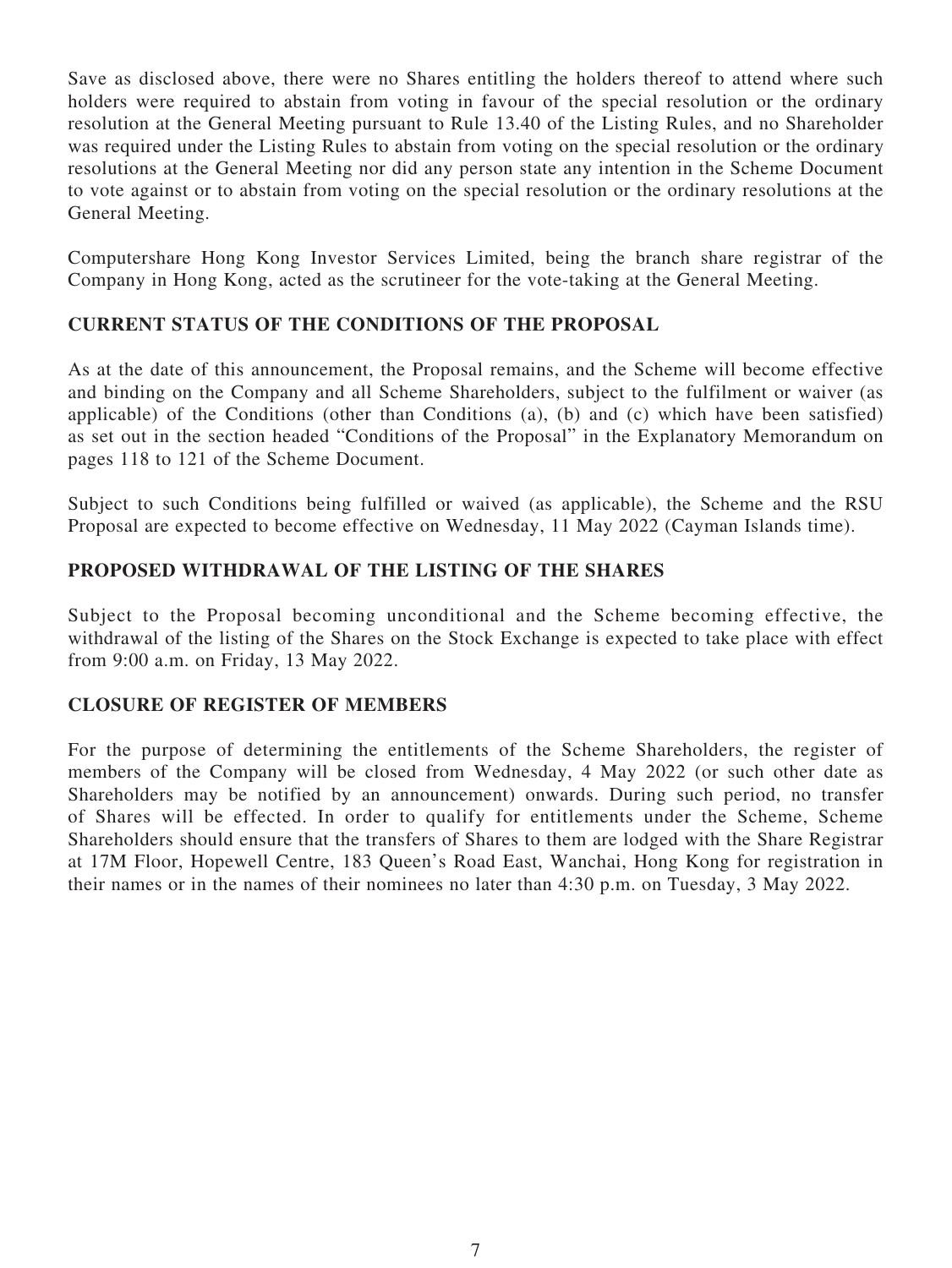#### **EXPECTED TIMETABLE**

**The timetable set out below is indicative only and is subject to change.** Any changes to the timetable will be jointly announced by the Offeror and the Company. Unless otherwise specified, all times and dates refer to Hong Kong local times and dates.

#### **Hong Kong time (unless otherwise specified)**

| Expected latest time for trading of Shares on the Stock Exchange4:10 p.m. on<br>Wednesday, 27 April 2022                                                                                                                                                                                                                                     |
|----------------------------------------------------------------------------------------------------------------------------------------------------------------------------------------------------------------------------------------------------------------------------------------------------------------------------------------------|
| Latest time for lodging transfers of Shares in order to qualify<br>Tuesday, 3 May 2022                                                                                                                                                                                                                                                       |
| Register of members of the Company closed for determining<br>4 May 2022 onwards                                                                                                                                                                                                                                                              |
| Grand Court hearing of the petition for the sanction<br>(Cayman Islands time)                                                                                                                                                                                                                                                                |
| Announcement of (1) the results of the Grand Court<br>hearing for the petition for the sanction of the Scheme,<br>$(2)$ the expected Effective Date and $(3)$ the expected<br>date of withdrawal of listing of Shares on the<br>Stock Exchange posted on the website of the Stock Exchange At or before 8:30 a.m.<br>on Tuesday, 10 May 2022 |
|                                                                                                                                                                                                                                                                                                                                              |
| Effective Date and the RSU Proposal becomes<br>(Cayman Islands time)                                                                                                                                                                                                                                                                         |
| Announcement of (1) the Effective Date and<br>(2) the withdrawal of listing of Shares on the Stock<br>on Thursday, 12 May 2022                                                                                                                                                                                                               |
| Expected withdrawal of listing of Shares on the<br>Friday, 13 May 2022                                                                                                                                                                                                                                                                       |
| Latest time to despatch cheques for the cash payment<br>Friday, 20 May 2022                                                                                                                                                                                                                                                                  |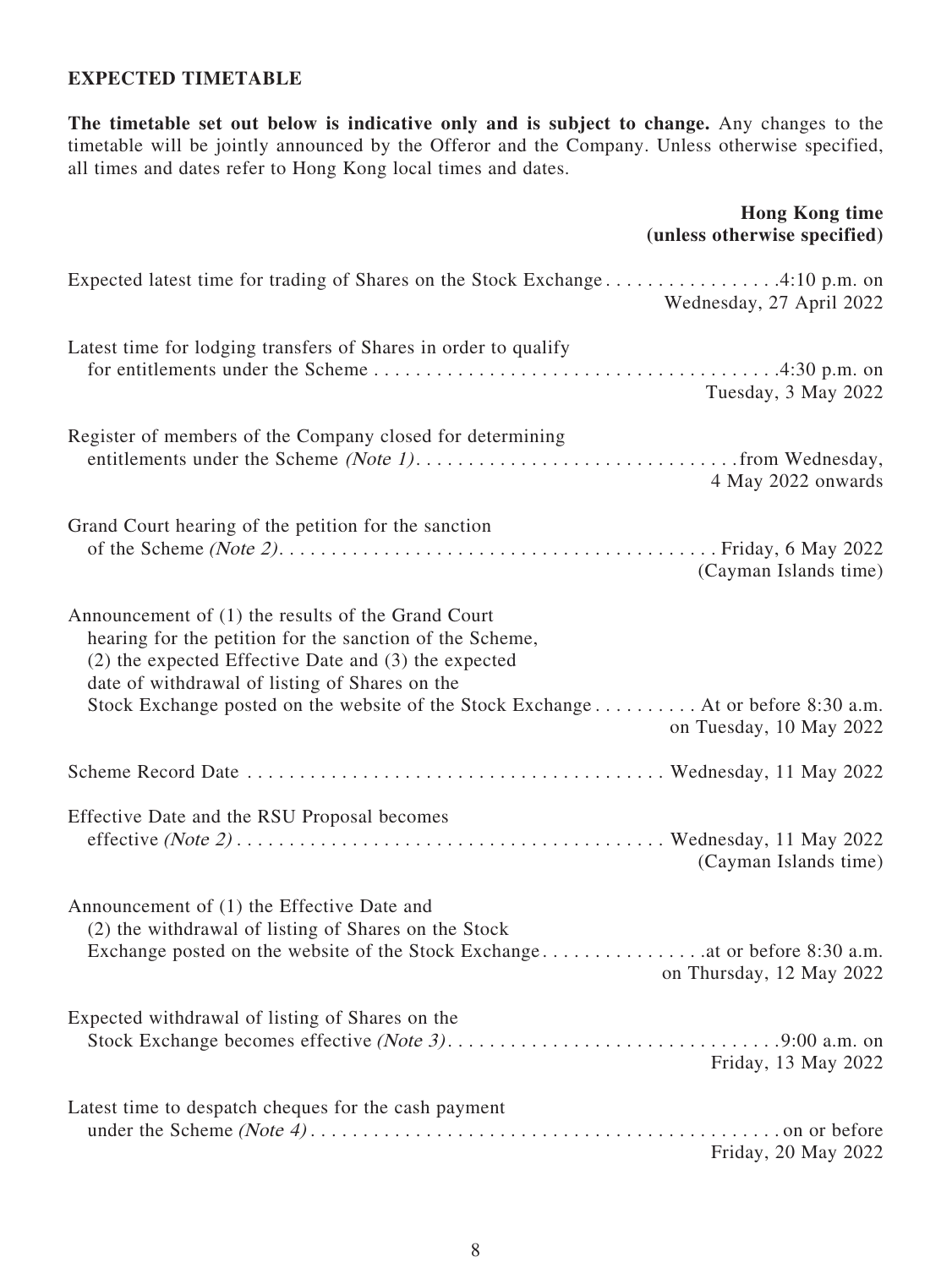#### Notes:

- 1. The register of members of the Company will be closed during such period for the purpose of determining the Scheme Shareholders, who are qualified for the entitlements under the Scheme.
- 2. The Grand Court hearing will be held at the Grand Court. Scheme Shareholders have the right to attend, or appear by counsel, and be heard on the hearing of the petition. The Scheme will become effective upon all the Conditions set out in the paragraph headed "Conditions of the Proposal" in the Explanatory Memorandum of the Scheme Document having been fulfilled or (to the extent permitted) waived (as the case maybe). The Scheme shall become effective when an office copy of the order of the Grand Court sanctioning the Scheme (with or without modification) under section 86 of the Companies Act and confirming the reduction of the share capital of the Company involved in the Scheme together with a minute and a return that comply with section 86 of the Companies Act shall have been delivered and registered by the Registrar of Companies in the Cayman Islands.
- 3. If the Proposal becomes unconditional and the Scheme becomes effective, it is expected that the listing of the Shares on the Stock Exchange will be withdrawn at 9:00 a.m. on Friday, 13 May 2022.
- 4. Cheques for entitlements of Scheme Shareholders will be despatched by ordinary post in postage prepaid envelopes addressed to Scheme Shareholders at their respective addresses as appearing in the register of members of the Company as at the Scheme Record Date or, in the case of joint holders, at the address appearing in the register of members of the Company as at the Scheme Record Date of the joint holder whose name then stands first in the register of members of the Company in respect of the relevant joint holding as soon as possible but in any event within seven (7) business days (as defined in the Takeovers Code) following the Effective Date. Cheques shall be posted at the risk of the addressees and none of the Offeror, the Offeror Concert Parties, the Company, Credit Suisse, the Independent Financial Adviser and the Share Registrar and their respective directors, employees, officers, agents, advisers, associates and affiliates and any other persons involved in the Proposal shall be responsible for any loss or delay in the despatch of the same.

#### **GENERAL**

As at 29 October 2021 (the commencement date of the offer period), the total number of Shares held or beneficially owned by the Offeror and the Offeror Concert Parties was 5,012,387,003 Shares (representing approximately 57.22% of the issued Shares) and the total number of RSUs held or beneficially owned by the Offeror and the Offeror Concert Parties was 93,067,766 RSUs. As at the date of this announcement, the total number of Shares held or beneficially owned by the Offeror and the Offeror Concert Parties was 5,079,868,564 Shares (representing approximately 57.55% of the issued Shares) and the total number of RSUs held or beneficially owned by the Offeror and the Offeror Concert Parties is 26,327,384 RSUs.

Save as disclosed in the section headed "5. Dealings in the Shares" in Appendix II – General Information on pages 165 to 167 of the Scheme Document and the vesting of RSUs on 1 April 2022 as disclosed in the Company's announcement dated 1 April 2022, neither the Offeror nor the Offeror Concert Parties had acquired or agreed to acquire any Shares or any convertible securities, warrants, options or derivatives in respect of the Shares during the offer period.

As at the date of this announcement, neither the Offeror nor the Offeror Concert Parties had borrowed or lent any relevant securities (as defined in Note 4 to Rule 22 of the Takeovers Code) of the Company.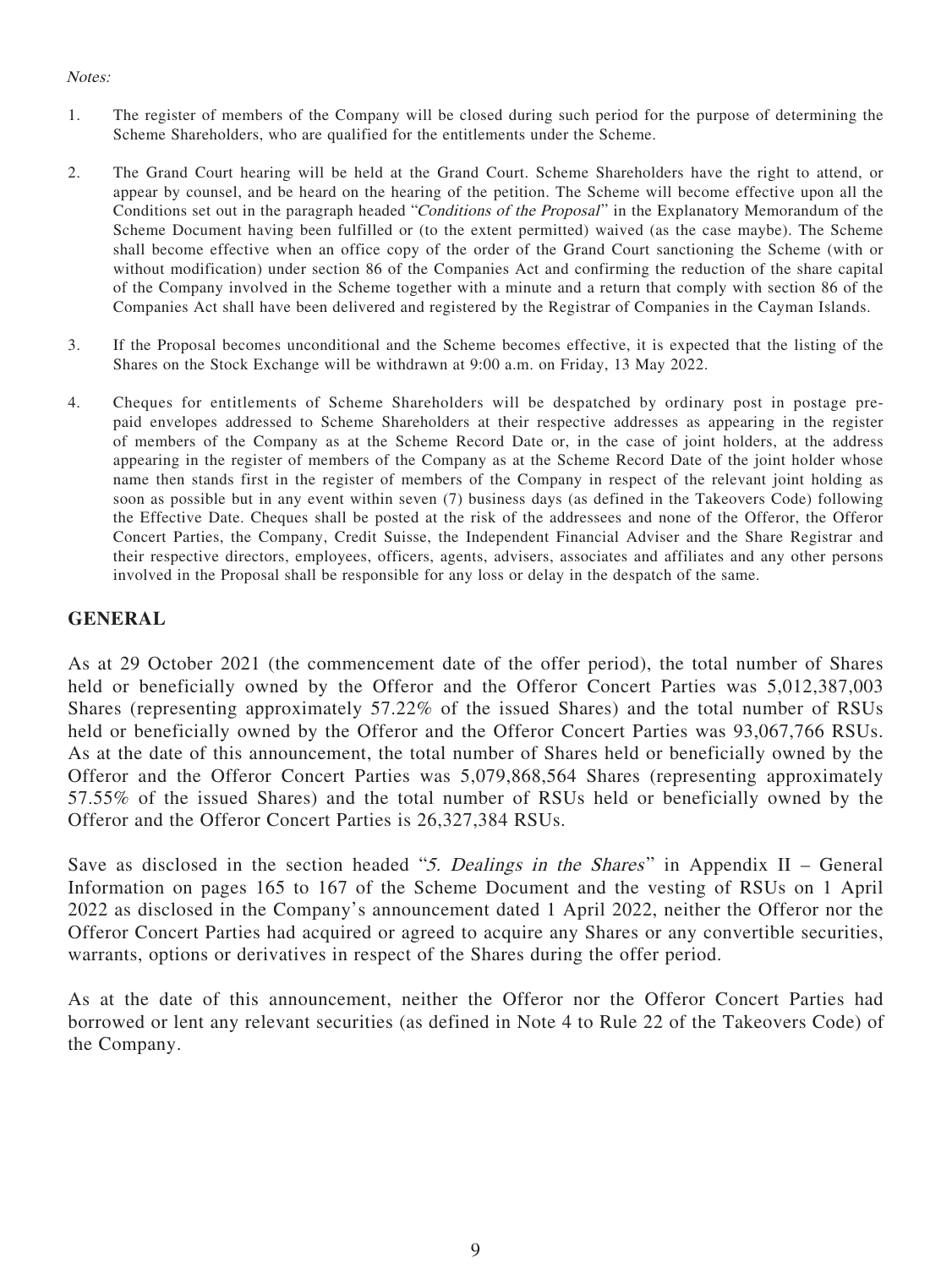**WARNING: Shareholders, RSU Holders and potential investors should be aware that the implementation of the Proposal, the Scheme and the RSU Proposal are subject to the Conditions being fulfilled or (where applicable) waived. Accordingly, the Proposal and the RSU Proposal may or may not be implemented and the Scheme may or may not become effective. Shareholders, RSU Holders and potential investors are advised to exercise caution when dealing in the securities of the Company. Persons who are in doubt as to the action they should take should consult their stockbroker, bank manager, solicitor or other professional advisers.**

By order of the board of directors of By order of the Board of **OUROBOROS (I) INC. RAZER INC. Min-Liang TAN Min-Liang TAN** Director Chairman

Singapore, 26 April 2022

As at the date of this announcement, the Board consists of Mr. Min-Liang Tan as Chairman and executive Director, Mr. Tan Chong Neng as executive Director, Mr. Lim Kaling as non-executive Director, and Mr. Gideon Yu, Mr. Chau Kwok Fun Kevin and Mr. Lee Yong Sun as independent non-executive Directors.

The Directors jointly and severally accept full responsibility for the accuracy of the information contained in this announcement (other than the information relating to the Offeror Group, the Founder Group and the CVC Network) and confirm, having made all reasonable inquiries, that, to the best of their knowledge, opinions expressed in this announcement (other than the opinions expressed by the directors of the Offeror, TopCo, MidCo, the TML HoldCos and CVC HoldCo, by Mr. Tan (in respect of himself and the Chen Family Trust Holding Companies) and by Mr. Lim (in respect of himself, the LKL HoldCos, Lim Teck Lee and Immobillari)) have been arrived at after due and careful consideration and there are no other facts not contained in this announcement, the omission of which would make any statement in this announcement misleading.

As at the date of this announcement, the directors of each of the Offeror, MidCo and TopCo are Mr. Min-Liang Tan, Mr. Kaling Lim, Mr. Paul Robert Anderson, Mr. Jacobus Christiaan Van Der Spuy, Mr. Michal Stanislaw Pawlica, and Mr. Edward Michael Fletcher.

The directors of the Offeror, TopCo, and MidCo jointly and severally accept full responsibility for the accuracy of the information contained in this announcement relating to the Offeror Group and confirm, having made all reasonable inquiries, that, to the best of their knowledge, opinions expressed in this announcement by the respective directors of the Offeror, TopCo, and MidCo have been arrived at after due and careful consideration and there are no other facts not contained in this announcement, the omission of which would make any statement in this announcement misleading.

As at the date of this announcement, the sole director of each of Chen Family Trust SPV 1 and Chen Family Trust SPV 2 is Mr. Min-Liang Tan.